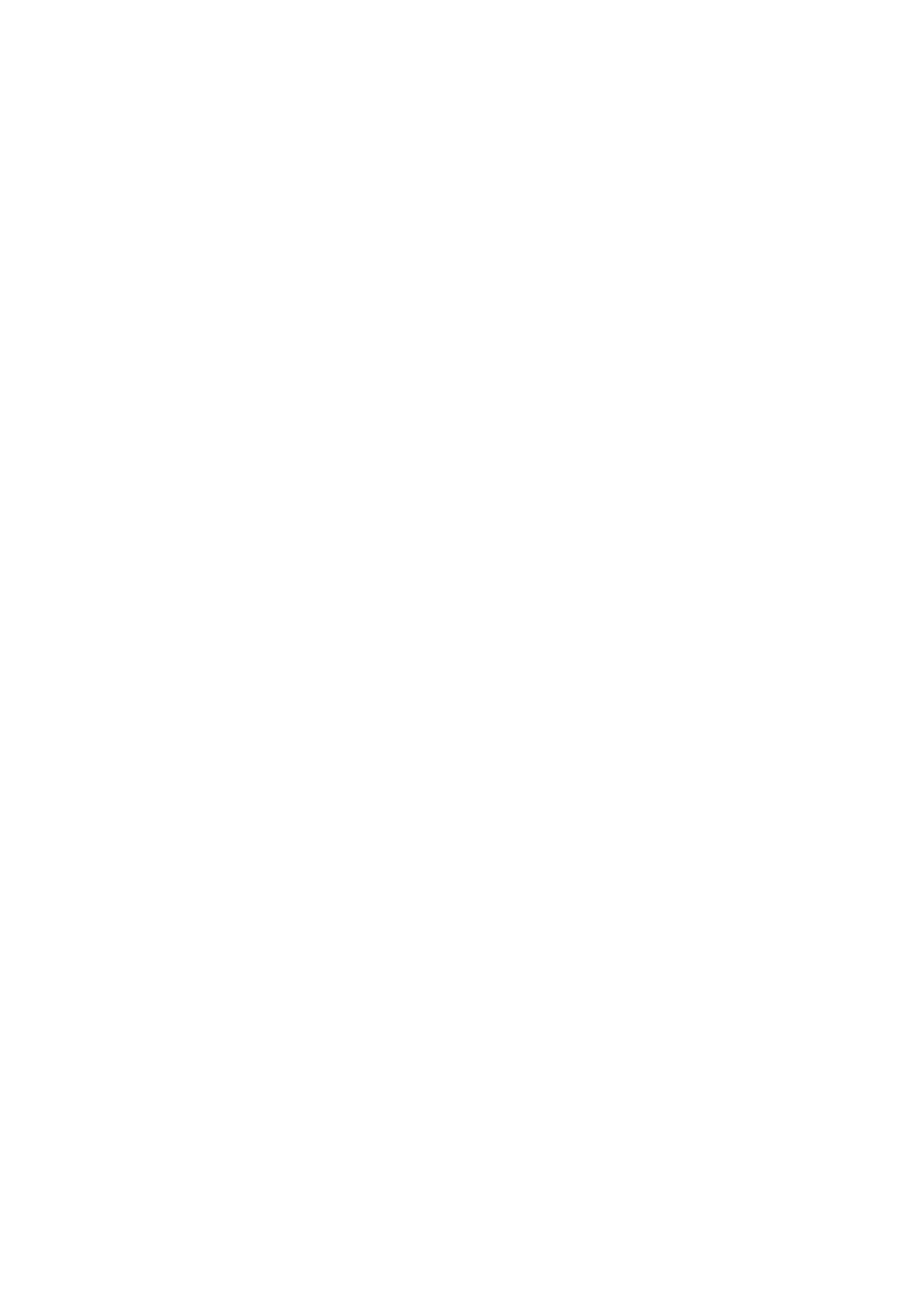# **Lord Justice Treacy : Introduction**

- 1. The issue raised in this appeal concerns the ability of a child, (CP), to claim criminal injuries compensation from the Criminal Injuries Compensation Authority, (CICA), as a result of being born with Foetal Alcohol Spectrum Disorder (FASD) as a direct consequence of her mother's excessive drinking while pregnant in circumstances where it was asserted that the mother was aware of the danger of harm to her baby being caused by drinking to excess.
- 2. FASD is a recognised disorder resulting from grossly excessive drinking during pregnancy. It causes intrauterine growth retardation and limited growth potential. It can cause central nervous dysfunction; a feature of the disorder is that the brain is smaller and particularly affected. Many children with the disorder have severe learning difficulties. Whilst a diagnosis of FASD has been made in this case and is accepted as such, it has not been necessary for this court or the Tribunals preceding this hearing to consider the totality of the effects of FASD in this case. Some of the symptoms will only manifest themselves as the child develops (or fails to do so).
- 3. We understand that, whilst in the past applications for criminal injuries compensation for victims for FASD have been accepted under previous schemes, CICA's present policy is to refuse to pay out such claims. We were told that there are about eighty other applications for compensation which may be affected by this appeal.
- 4. This appeal is brought by CP against the decision of the Upper Tribunal granting CICA's application for judicial review and quashing a decision of the First Tier Tribunal dated  $7<sup>th</sup>$  February 2011 that she was eligible for compensation. CP was born in June 2007 to her mother, a young woman with alcohol addiction. In November 2009, an application was made under the CICA scheme on behalf of CP by her local authority. CICA rejected her application on the grounds that CP had not sustained an injury directly attributable to a crime of violence within the terms of paragraph 8(a) of CICA's 2008 scheme.
- 5. After an unsuccessful review, CP appealed to the First Tier Tribunal which allowed her appeal. It found that she had sustained injury which was directly attributable to a crime of violence, namely an offence contrary to s23 of the Offences Against the Persons Act 1861. CICA then sought judicial review from the Upper Tribunal which issued its decision on  $18<sup>th</sup>$  December 2013. The Upper Tribunal allowed the claim and held that the Appellant was not entitled to criminal injuries compensation. The reason underlying the decision was that CP was not "any other person" within the meaning of s23 of the Offences Against the Persons Act 1861 when she sustained injury whilst a foetus within her mother's womb. Thus the mother could not have committed a criminal offence contrary to s23 of that Act (administering poison or other destructive or noxious thing) by drinking heavily whilst CP was a foetus. The Upper Tribunal did not rule on two additional grounds advanced by CICA: firstly that the mens rea of s23 was not made out and/or that the First Tier Tribunal had failed to give adequate reasons for its findings in that respect; secondly, that even if an offence was made out it did not amount to a "crime of violence" within the meaning of the scheme.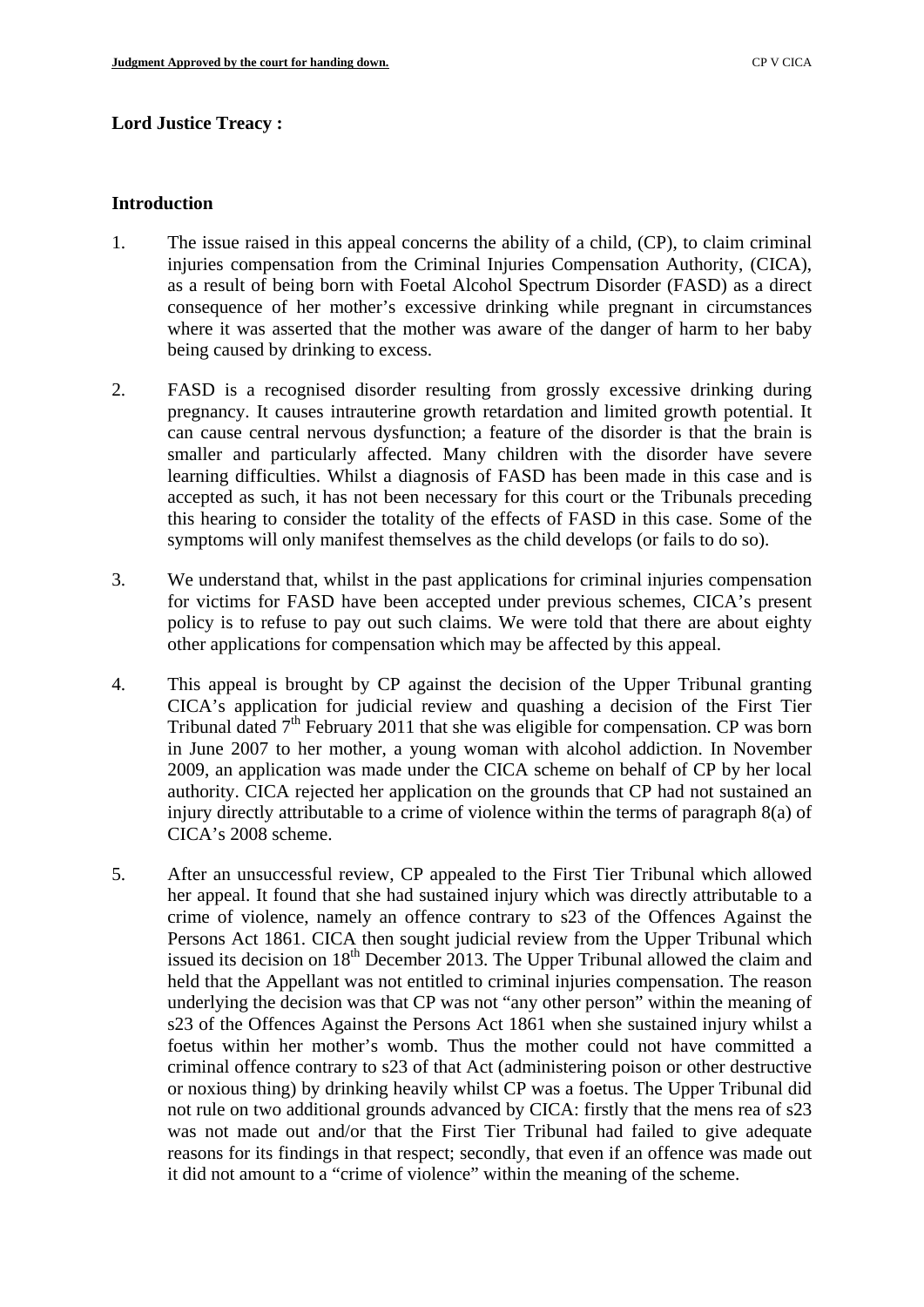- 6. The CICA administers a scheme which considers claims for compensation "from people who have been physically or mentally injured because they were the innocent victim of a violent crime…". The scheme in this appeal is the 2008 Criminal Injuries Compensation Scheme made by the Secretary of State pursuant to s1 of the Criminal Injuries Compensation Act 1995.
- 7. Under paragraph 6, dealing with eligibility, compensation may be paid in accordance with the Scheme to an applicant who has sustained criminal injury on or after 1<sup>st</sup> August 1964.
- 8. Paragraph 8 provides:

"For the purposes of this Scheme, criminal injury means one or more personal injuries as described in paragraph 9, being an injury sustained in and directly attributable to an act occurring in Great Britain…which is:

(a) a crime of violence (including arson, fire-raising or an act of poisoning);  $\ldots$ "

- 9. It is undisputed for the purposes of this case that the FASD suffered by the appellant amounts to injury within the meaning of the Scheme. The CICA reserves its position in other cases as being dependent on the individual nature of the effects and symptoms caused.
- 10. Paragraph 10 of the Scheme provides:

"It is not necessary for the assailant to have been convicted of a criminal offence in connection with the injury"…

- 11. In this case, there has never been a prosecution of CP's mother, nor, as far as we are aware, in any other case.
- 12. The offence that the mother is said to have committed is that set out in s23 of the Offences Against the Persons Act 1861. This provides:

 *inflict grievous bodily harm.* "*Maliciously administering poison, etc so as to endanger life or* 

Whosoever shall unlawfully administer to… any other person, any poison or destructive or noxious thing, so as thereby…to inflict upon such person any grievous bodily harm, shall be guilty of felony, and being convicted there of shall be liable...to be kept in penal servitude for any term not exceeding ten years"

- 13. The Appellant's submission is that her mother was in fact guilty of that offence, notwithstanding the absence of prosecution, and that it constituted a crime of violence within the meaning of paragraph 8(a) of the Scheme.
- 14. It is conceded for the purposes of this appeal that some of the ingredients of the offence are satisfied. There is no dispute that the mother administered to CP (whilst an embryo in the womb) a poison or other destructive or noxious thing by reason of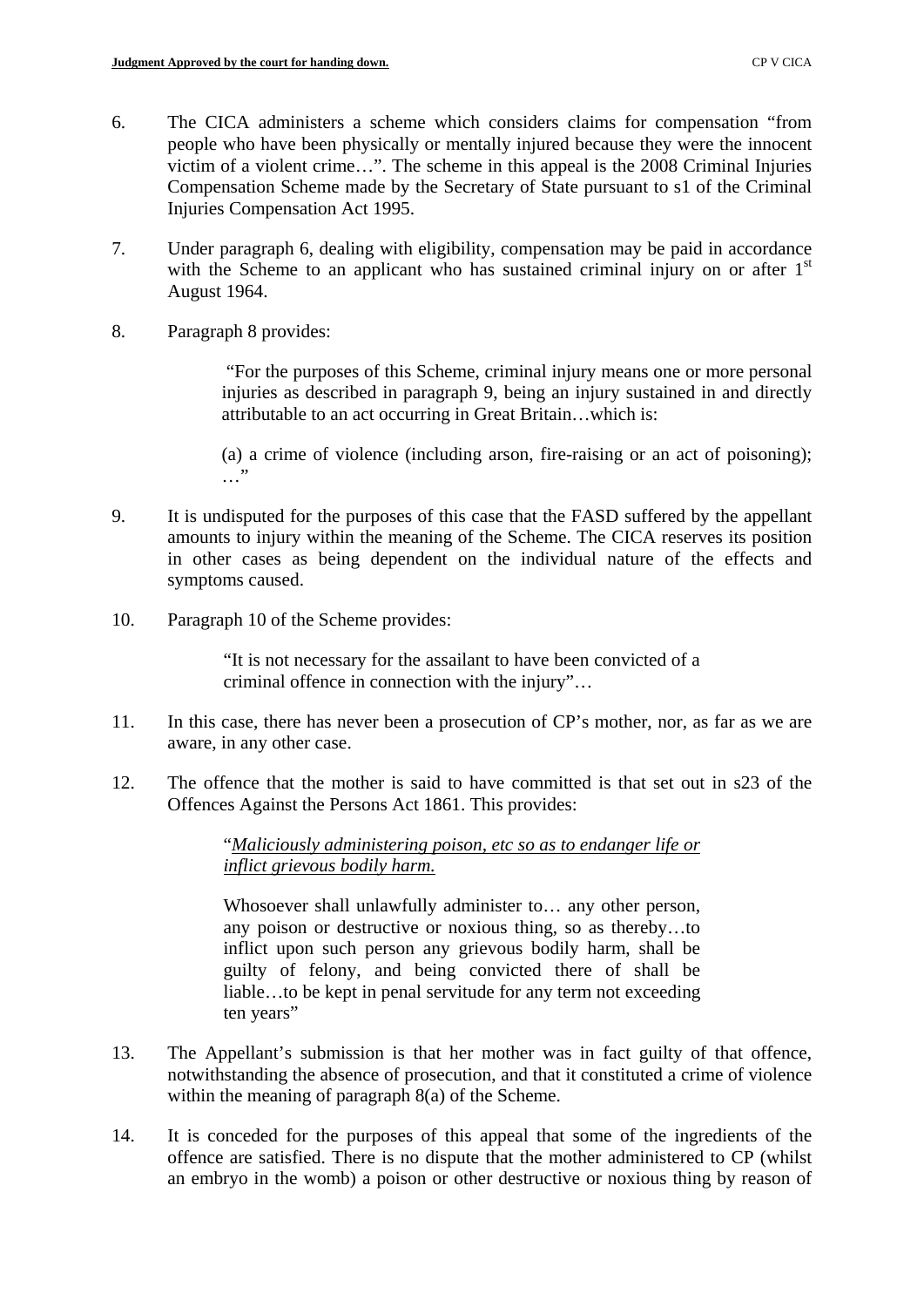the excessive quantities of alcohol she consumed at the time. There is no dispute that CP has in fact sustained grievous bodily harm.

- 15. The first issue which arises is whether CP is "any other person", given that she was a foetus at the time the alcohol was ingested. It is the Upper Tribunal's finding in favour of the CICA's argument that CP could not in those circumstances be "any other person", that is the primary issue in this appeal. CICA as the interested party, seeks to sustain that finding, but in any event through its respondent's notice seeks to justify the Upper Tribunal's quashing of the First Tier Tribunal's decision on two additional grounds.
- 16. The first ground is that the First Tier Tribunal did not find that CP's mother foresaw harm to the child at the moment she was consuming alcohol and that the mens rea of s23 was not made out. Allied to this is the assertion that the First Tier Tribunal failed to give adequate reasons for its findings. The second ground is that even if an offence contrary to s23 is made out, the First Tier Tribunal was wrong to conclude that it amounted to a crime of violence for the purposes of the Scheme, and/or it failed to give adequate reasons for its findings in that respect.
- 17. In *Attorney General's Reference (No 3 of 1994) [1998] A.C. 245*, the House of Lords considered the case of a defendant who stabbed a woman in the stomach, knowing her to be pregnant. Shortly afterwards she went into labour and gave birth to a grossly premature child, which survived for only 121 days. The stabbing set in train events which caused the premature birth, which itself led to the child's death, its chances of survival being very significantly reduced by the fact of the premature birth. Thus, a chain of causation between the stabbing and the death of the child was established. The issue was whether in those circumstances the crimes of murder or manslaughter could be committed.
- 18. Their Lordships held that a foetus was an unique organism and at that stage was neither a distinct person nor an adjunct of the mother. It was held that whilst there could not be a conviction for murder, there was sufficient for a conviction for manslaughter. The defendant in stabbing, had intended to commit an act which was unlawful and which any reasonable person would recognise as creating a risk of harm to some other person. Although a foetus was not a living person, the possibility of a dangerous act directed at a pregnant woman causing harm to a child to whom she subsequently gave birth, made it permissible to regard that child as within the scope of the defendant's mens rea for the purposes of manslaughter when committing the unlawful act. Accordingly the crime of manslaughter could be committed even though the child was neither the intended victim nor could it have been foreseen as likely to suffer harm after being born alive. Thus the trial Judge should not have held that there was no case to answer on manslaughter on the basis that at the material time there was no victim capable of dying as a direct and immediate result of what was done.
- 19. At paragraph 15 of its decision, the Upper Tribunal referred to the fact that Lord Mustill had identified a number of established rules relating to criminal liability. It continued;

"One of these was that in the absence of a specific statutory provision, an embryo or foetus *in utero* does not have a human personality and cannot be the victim of a crime of violence.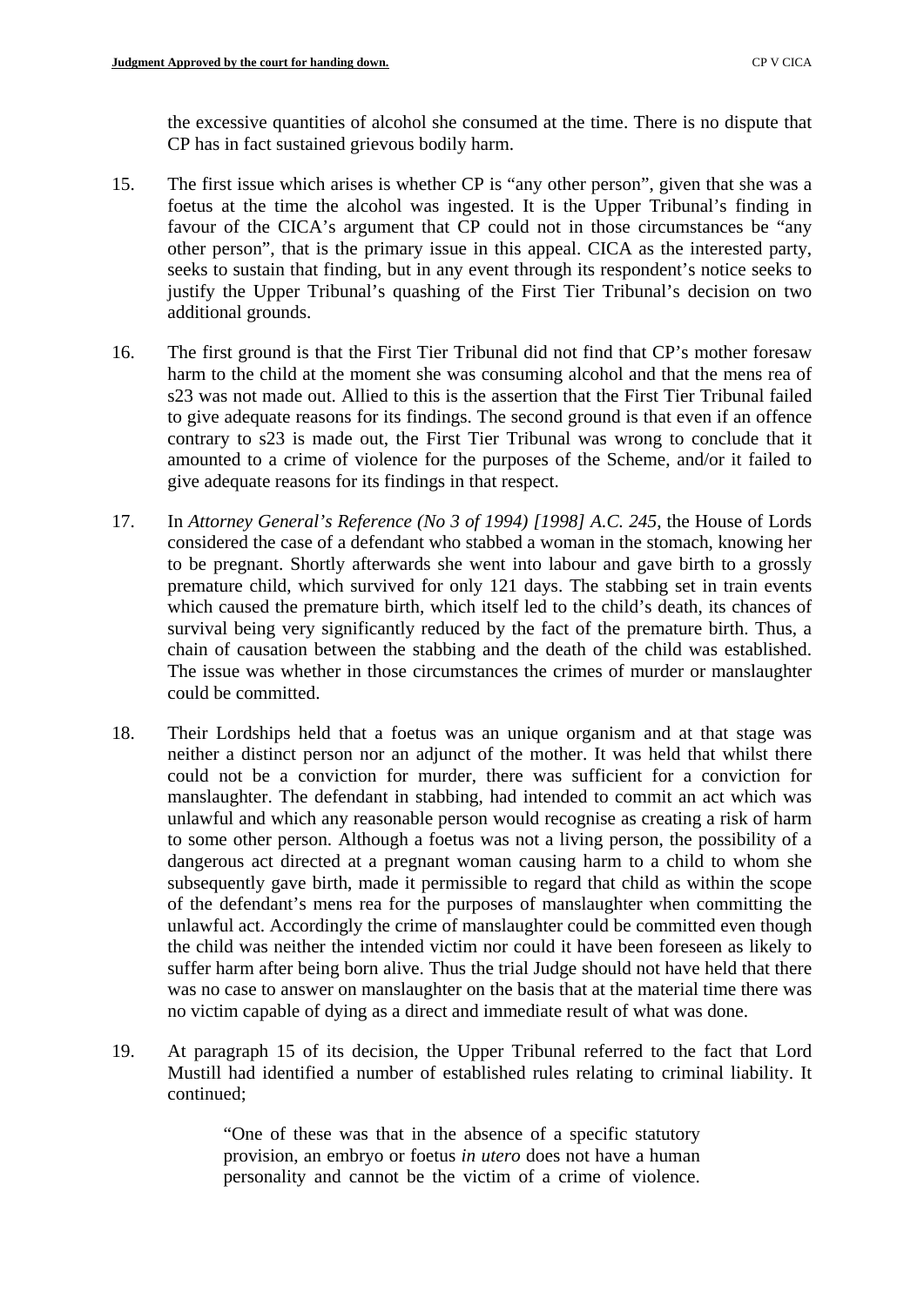Although the foetus is a unique organism it does not have the attributes that make it a person. As Lord Mustill said (at 262D, my emphasis): "The defendant intended to commit and did commit an immediate crime of violence to the mother. He committed no relevant violence to the foetus, which was not a person… "."

20. The Upper Tribunal's decision continued:

"16. If CP was not a person whilst her mother was engaging in the relevant actions, then she was not "another person" for the purposes of s23 and as a matter of law, her mother could not have committed a criminal offence contrary to s23 in relation to her unborn child.

………

18. The point here is that the *actus reus* and the *mens rea* must coincide in time (*R v Jakeman [1982] 76 Cr App R 223; R v Miller [1982] 1 QB 532)*. If the *actus reus* is a continuing act this rule is satisfied if the defendant has *mens rea* during its continuance. (*Fagan v Metroplitan Police Commissioner [1969] 1 QB 439)*. Applying these basic rules to the present case, even if her mother had the necessary *mens rea* whilst CP was still a foetus, there was no "another person" and there was no *actus reus* at that time.

………

23. I can see nothing in the *Attorney General's Reference No 3 of 1994* that entitles the First Tier Tribunal to link for the purposes of criminal liability the essence of the *actus reus* of the s23 offence- the administration- to the born child so as to mean that the unborn foetus in effect becomes "another person" which, as demonstrated above, it could not be*"*.

21. Since the Upper Tribunal found in favour of CICA and held that no crime had been committed, it did not go on to decide the other two questions now raised in the respondent's notice. Both those issues had been determined in favour of the Appellant by the First Tier Tribunal.

#### **The Appellant's Argument**

22. On behalf of the appellant Mr Foy QC placed heavy reliance on the Attorney General's Reference. He submitted that an offence contrary to s23 should be regarded in the same way as manslaughter was in that decision. Had s23 been before the House of Lords, it would have come to the same conclusion. The fact that CP had suffered injury rather than death because of her mother's drinking should not affect the outcome. There was no material difference between the two situations in circumstances where the mother had knowledge of the harmful effect of excessive drinking during pregnancy, and her drinking which would have otherwise been a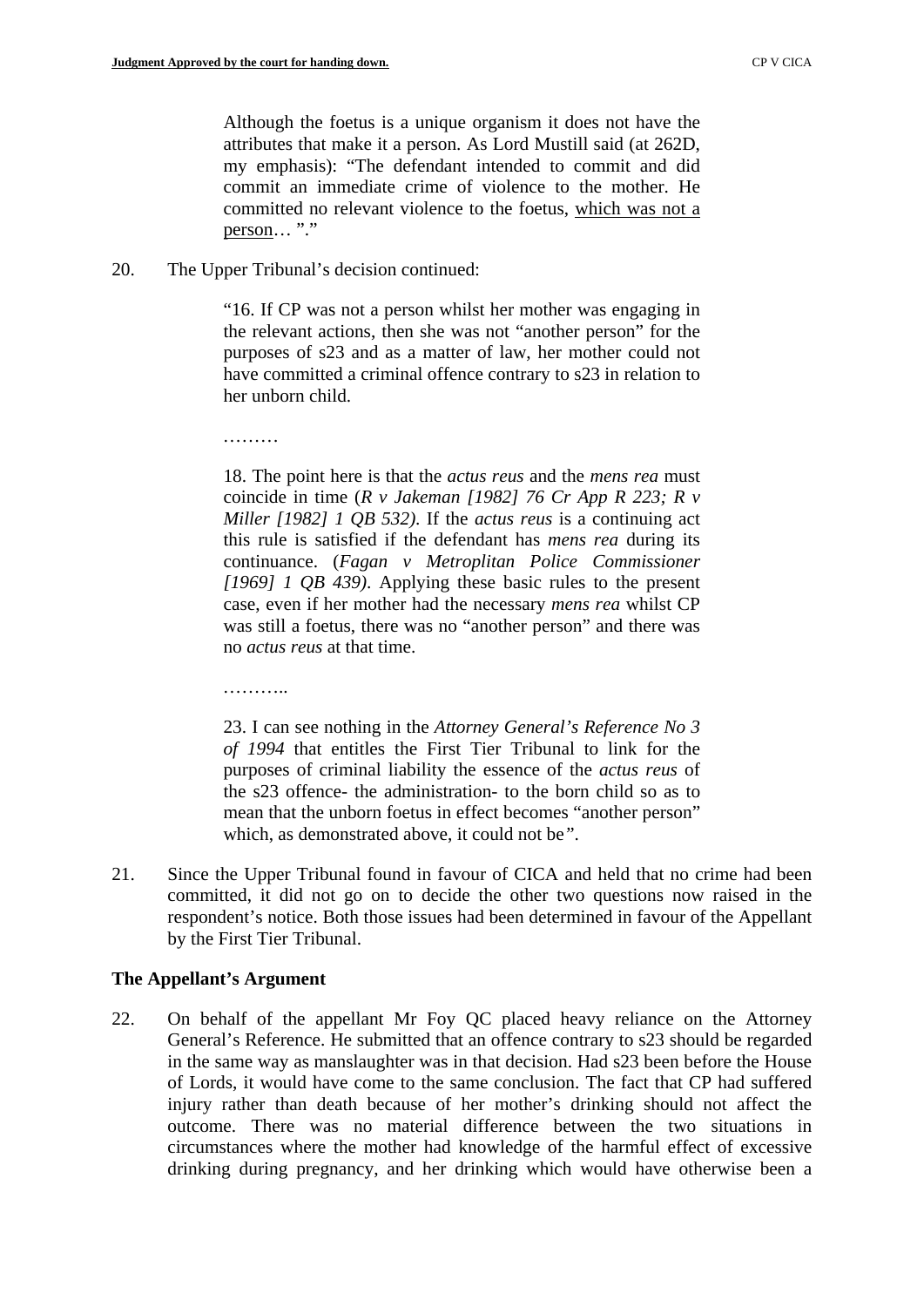lawful act, was to be regarded as an unlawful act akin to that required for manslaughter. The position under s23 was stronger than in the manslaughter situation because the mens rea involved there was not directed at the victim.

- 23. Those general submissions were followed by specific submissions directed at the phrase "any other person" in s23. The first submission was that a foetus in utero was capable of being "any other person". The foetus should be regarded as a live being with rights and capable of having an existence separate to its mother long before it is born. That was why Parliament had legislated to protect the foetus by s58 of Offences Against the Person Act and s1 of the Infant Life (Preservation) Act 1929.
- 24. Recognising that the Attorney General's Reference itself did not support this argument, Mr Foy relied on an alternative. The foetus becomes a person when it is born. Since the Attorney General's Reference had analysed the actus reus of manslaughter as a continuing act running from the moment of the attack on the mother to the death of the child after birth, there was no good reason why the criminal law should not equally protect a foetus from conduct resulting from deliberate acts causing foreseeable harm and which resulted in grievous bodily harm evident after birth.
- 25. In support of this argument Mr Foy drew upon passages in the Attorney General's Reference.
- 26. Firstly, he referred to Lord Mustill's speech at page 253C, where he said:

"The able arguments of counsel were founded on a series of rules which, whatever may be said about their justice or logic, are undeniable features of the criminal law today."

27. He then set out five rules. Rules 3, 4 and 5 are relevant to this case. They are set out at p254A-F.

> "*3. Except under statute an embryo or foetus in utero can not be the victim of a crime of violence. In particular, violence to the foetus which causes its death in utero is not a murder.*

….

*4. The existence of an interval of time between the doing of an act by a defendant with the necessary wrongful intent and its impact on the victim in a manner which leads to death does not in itself prevent the intent, the act and the death from together amounting to murder, so long as there is an unbroken causal connection between the act and the death.* 

*…* 

*5. Violence towards a foetus which results in harm suffered after the baby has been born alive can give rise to criminal responsibility even if the harm would not have been criminal (apart from statute) if it had been suffered in utero*."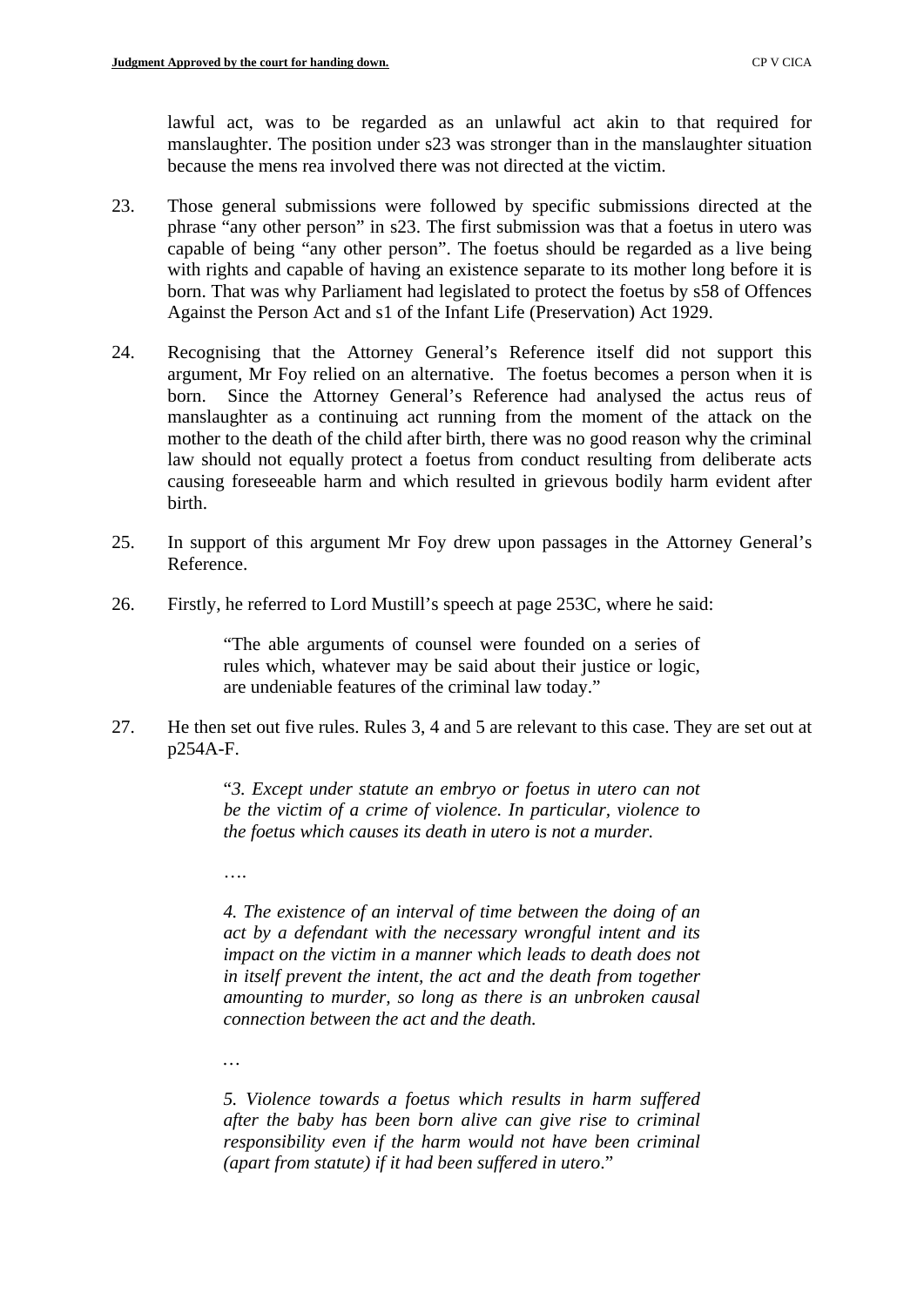- 28. At p261F-G Lord Mustill commented in relation to the third rule that it was established beyond doubt in the criminal law that a child in the womb does not have a distinct human personality, whose extinguishment gives rise to any penalties or liabilities at common law. As to the fourth rule, this was an exception to the generally accepted principle that actus reus and mens rea must coincide. A continuous act or continuous chain of causation leading to death is treated by the law as if it happened when first initiated. The fifth rule links an act and intent before birth with a death happening after a live delivery.
- 29. Mr Foy submitted that the Upper Tribunal had overlooked the fact that the House of Lords had accepted criminal responsibility in the case of manslaughter and had failed to mention or consider rules four and five.
- 30. Mr Foy also drew attention to Lord Hope's speech. In particular he relied upon p268A-D:

"I have no difficulty in finding in the facts of this case all the elements that were needed to establish the actus reus both of murder and of manslaughter. The actus reus of a crime is not confined to the initial deliberate and unlawful act which is done by the perpetrator. It includes all the consequences of that act, which may not emerge until many hours, days, or even months afterwards. In the case of murder by poisoning, for example, there is likely to be an interval between the introduction of the victim to the poison and the victims death…..What is needed in order to complete the proof of the crime is evidence of an unbroken chain of causation between the defendant's act and the victim's death….It was not disputed that injury to a foetus before death which results in harm to the child when it is born can give rise to criminal responsibility for that injury. So the fact that the child is not yet born when the stabbing took place does not prevent the requirements for the actus reus from being satisfied in this case, both for murder and for manslaughter, in regard to her subsequent death."

31. Lord Hope continued at p270F:

"It is enough that the original unlawful and dangerous act, to which the required mental state is related, and the eventual death of the victim are both part of the same sequence of events".

32. Mr Foy submitted that the Upper Tribunal had been wrong in stating at paragraph 18 of its decision that the actus reus and the mens rea must coincide in time. Moreover it was in error at paragraph 23 in holding that there was an absence of link between the administration of alcohol and the child when born. The passages cited above established the necessary link. Thus the Upper Tribunal was incorrect to hold that the actus reus of the s23 offence stopped at the point when the foetus was not "any other person". The decision and reasoning in the Attorney General's Reference in relation to manslaughter concerned an analogous situation which should lead to a finding of entitlement to compensation.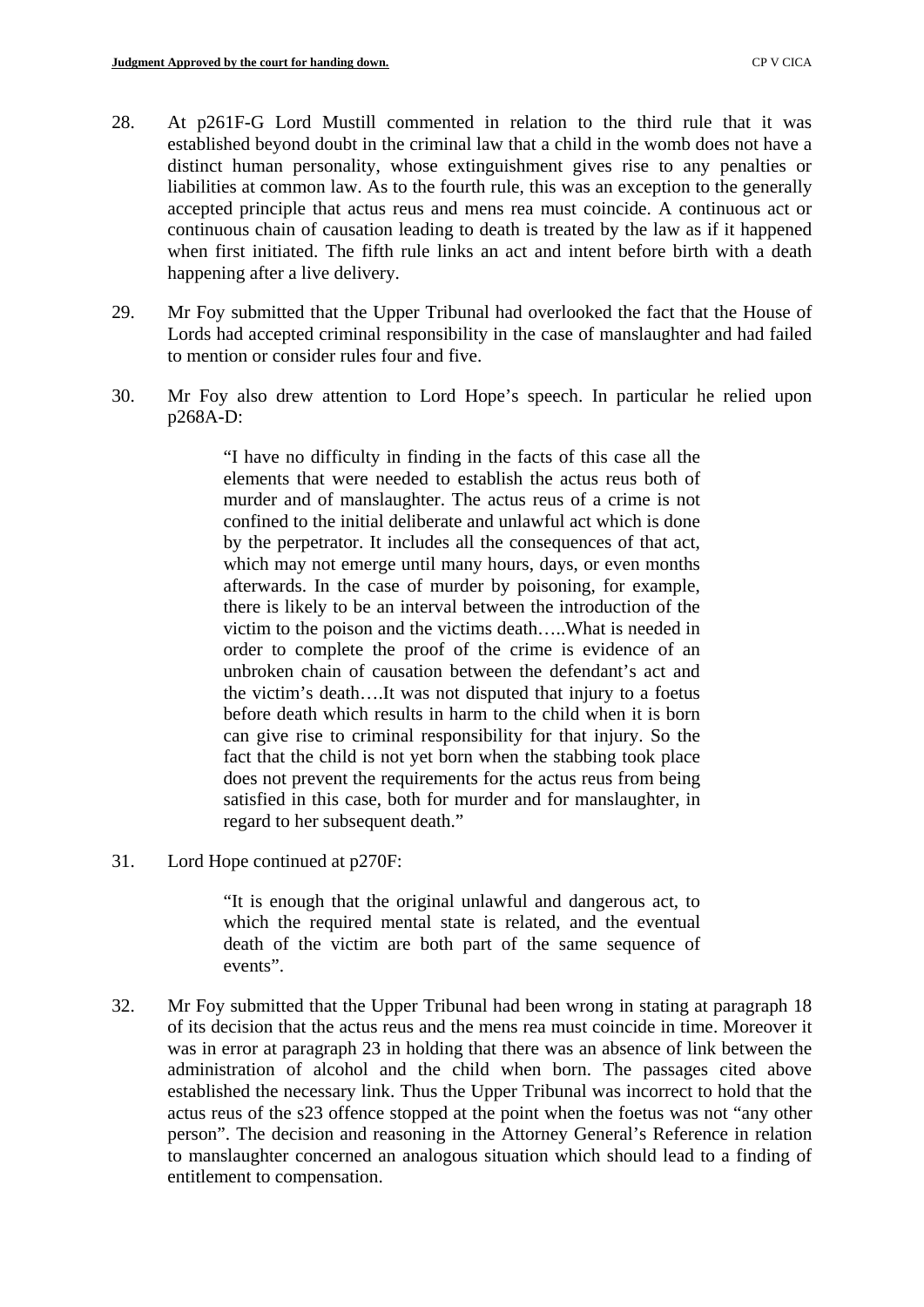#### **CICA's Response**

- 33. Mr Collins for CICA sought to uphold the Upper Tribunal's conclusion that the mother did not administer poison to "any other person", so that the actus reus of the s23 offence was not made out. He argued that the Attorney General's Reference shows that, except under statute, an embryo or foetus in utero cannot be the victim of a crime of violence. CP did not have legal personality until she was born. Thus a foetus in utero was incapable of being "any other person". Accordingly, the mother did not administer poison to "any other person" because the administration occurred only *in utero*. The general rule is that *actus reus* and mens rea must coincide: see *R v Miller [1982] QB 532.*
- 34. Regard should be had to the fact that in the Attorney General's Reference their Lordships were considering crimes with different ingredients to the s23 offence. In relation to the actus reus of murder and manslaughter, the killing of another person includes not only the act of violence but its consequences. Under s23 the administration of toxic substance to "any other person" is an essential ingredient of the actus reus, so that the position is different. In particular, there is a contrast to unlawful act manslaughter which includes in its ingredients an intention to do an unlawful act likely to cause harm to another person, resulting in death. Accordingly, the Upper Tribunal rightly concluded at paragraph 16 of its decision that:

"If CP was not a person whilst her mother was engaging in the relevant actions, then she was not another person for the purposes of s23 and as a matter of law her mother could not have committed a criminal offence contrary to s23 in relation to her unborn child."

35. Mr Collins submitted that the flaw in the appellant's argument was that it failed to address the terms of s23 in detail and had taken instead a broad approach to the Attorney General's Reference, which was concerned with crimes of homicide where there might be a gap between the initial act causing injury and the resultant death. In those circumstances, there was justification for treating the actus reus as a continuum culminating with death. There was no warrant for taking a similar approach with the s23 offence.

#### **Conclusion on the primary issue**

36. In *R (Jones) v The First Tier Tribunal (Social Entitlement Chamber) (2013) 2 AC 48*  Lord Hope, giving the judgment, said that in a criminal injuries compensation case there were two questions for a tribunal to consider. The first was whether, having regard to the established facts, a criminal offence had been committed. The second was whether, having regard to the nature of the criminal act, the offence committed was a crime of violence. The assessment of the first question, once facts are established, is clearly a question of law involving construction of the statute. It is on this aspect of the case that the answer to the primary question turns. The section requires administration of the noxious substance to "any other person". As set out above, Mr Foy sought to bring himself within that phrase by reference to two alternative arguments.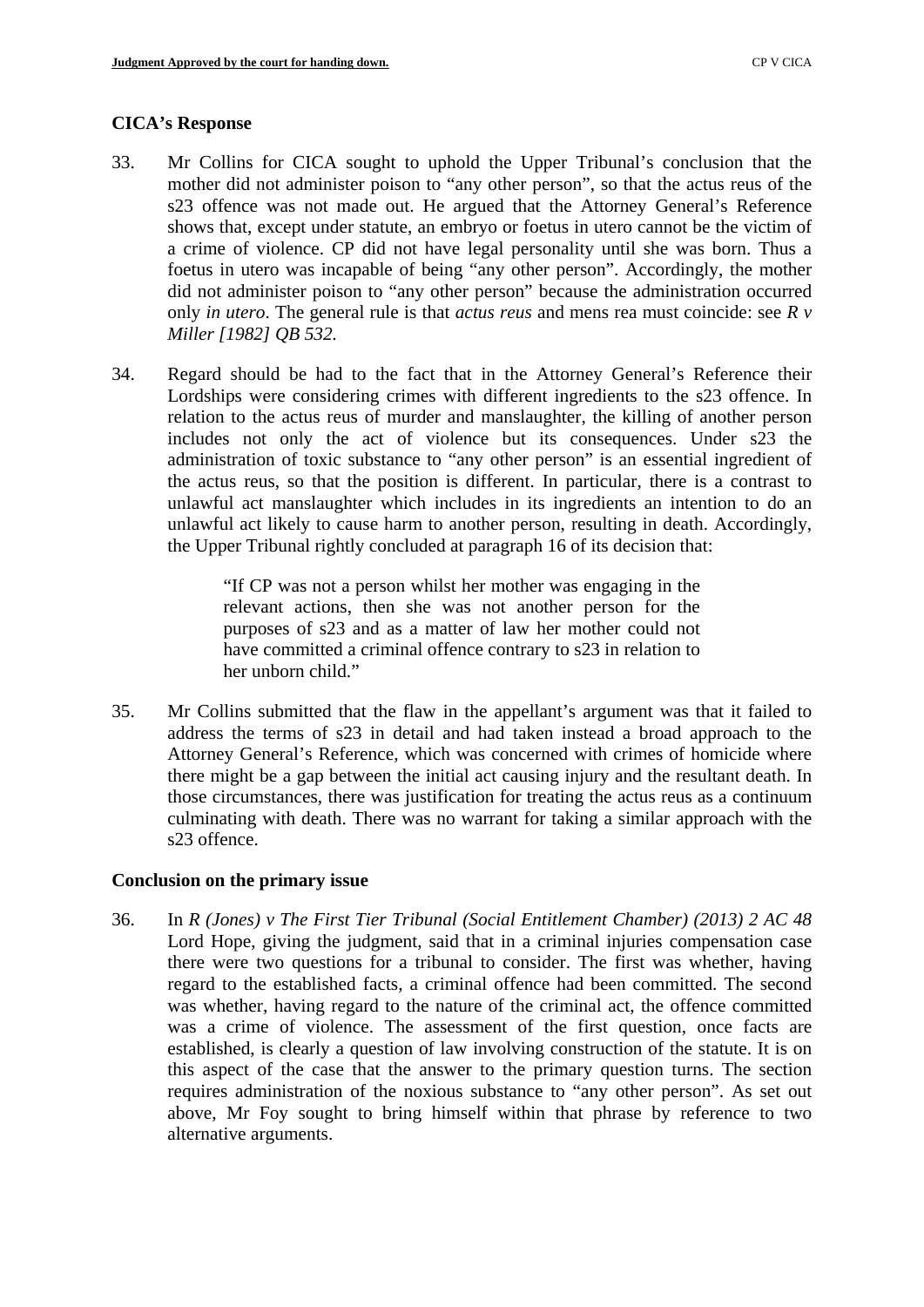37. As to the first, he acknowledged its apparent weakness, and conceded that he was unable to produce authority in support of it. It is clear to me that the decision in the Attorney General's Reference itself is fatal to this limb of the argument. Both Lord Mustill and Lord Hope were in agreement that a foetus is not to be regarded as another person. It was neither a distinct person nor a adjunct of the mother but was a unique organism. As Lord Hope said at page 267F:

> "…an embryo is in reality a separate organism from the mother from the moment of its conception. This individual reality is contained by it throughout its development until it achieves independent existence on being born. So the foetus cannot be regarded as an integral part of the mother…notwithstanding its dependence upon the mother for its survival until birth."

- 38. Additionally, the first sentence of rule three cited by Lord Mustill "Except under statute an embryo or foetus in utero cannot be the victim of a crime of violence"- is again inconsistent with Mr Foy's contention.
- 39. I refer also to the decision of the Court of Appeal Criminal Division in *Tait [1990] 1 QB 290*. That was a constitution over which Mustill LJ (as he then was) presided. The case involved making a threat to kill contrary to s16 of the Offences against the Person Act. The ingredients of the offence include a threat to kill either the person threatened or "a third person". The court had to consider whether a foetus was capable of being a third person against whom a threat could be made. The court said in terms that a foetus was not "another person" distinct from its mother to whom the threatening words had been uttered. It therefore seems to me that the first part of Mr Foy's argument as to the status of the foetus cannot be sustained.
- 40. I turn then to the alternative proposition which relies substantially on the decision in the Attorney General's Reference. In my judgment the attempt to equate the s23 offence with their Lordships' decision as to manslaughter cannot succeed. It is clear that the decision as to manslaughter is primarily based on an exception to the normal rule that actus reus and mens rea should coincide. The analysis of the actus reus of manslaughter or indeed murder, is such that it is not complete until death takes place. However, there may be a gap in time between the infliction of the fatal injury and the fact of death. In those circumstances it is wholly unsurprising that their Lordships found an exception to the general rule and were prepared to regard the actus reus in those cases as being of a continuing nature as long as a chain of causation existed between the initial act and the death of the victim. Thus in the case of a foetus, it was legitimate to find a chain of causation extending from the initial insult to the foetus which triggered its premature birth through to the point of death some time after birth, by which stage the child had undoubtedly achieved legal personality. A close examination of the language used by Lords Mustill and Hope shows clearly firstly that it has to be seen in the context of homicide, and secondly that it was used in the context of a foetus which suffered injury and which subsequently died after birth. It was common ground that violence done to a foetus resulting in a still birth could not found criminal liability. In cases where the child is born alive, the actus reus cannot crystallise until the time of death.
- 41. I consider that the situation is rather different in relation to the s23 offence. If the foetus is not another person at the time of the administration of the noxious substance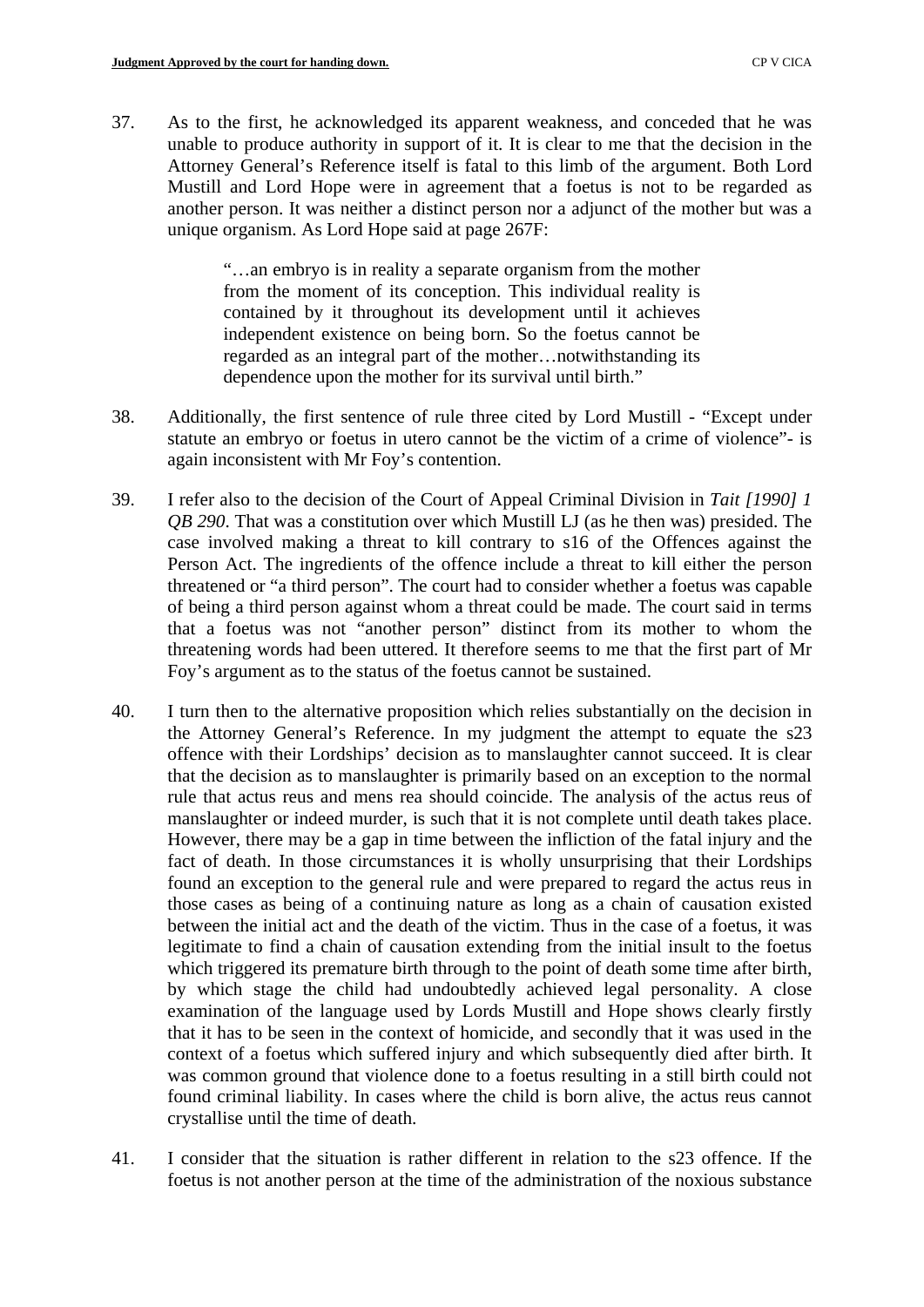then the offence cannot be complete at that point. The situation is distinct from the crime of manslaughter which requires death in order to complete the crime. This, no doubt, is why Mr Foy albeit with some hesitation, sought to rely on the first limb of his argument as it would avoid this difficulty which arises under the second limb. He sought to meet the objection to the second limb by arguing that where FASD occurs, the foetus is damaged before birth, but that after birth there is continuing damage by reason of retardation. To the observation that what occurred after birth was simply the consequences of damage caused before birth, he submitted that these are continuing and that the court should be slow to distinguish between damage done and subsequent consequences or symptoms.

- 42. I cannot accept this analysis. The reality is that the harm has been done to the child whilst it is in utero. The fact that if the child is born alive it will suffer the consequences of the insult to it whilst in the womb does not mean that after birth it has sustained damage by reason of the administration of the noxious substance. One only has to cast one's mind back to the Thalidomide tragedy. The injury was done to the affected children by the administration of the drug whilst they were still in the womb. Those children who were born affected were born with missing or illdeveloped limbs. Whilst they suffered the consequences on a lifetime basis after birth, they did not sustain any additional damage after birth by virtue of administration of the drug.
- 43. Reference to the expert evidence of Dr Kathryn Ward, an experienced consultant paediatrician, whose very detailed report was before the First Tier Tribunal, (and which was not disputed), shows that the harm which is done by ingestion of excessive alcohol in pregnancy is done whilst the child is in the womb. The child would then, when born, show damage demonstrated by growth deficiency, physical anomalies and dysfunction of the central nervous system. Very often, as in this case, the full extent of retardation and damage will not become evident until the child reaches milestones in its development, at which point matters can be assessed. The fact that such deficits cannot be identified until that stage does not constitute fresh damage. It merely means that the damage was already done but has only then become apparent.
- 44. It seems to me that this is fatal to the appellant's contention. The time at which harm, acknowledged in this case to amount to grievous bodily harm, occurred was whilst CP was in the womb. At that stage the child did not have legal personality so as to constitute "any other person" within the meaning of s23. The basis upon which the actus reus is extended in a manslaughter case cannot apply here since nothing equivalent to death occurred to CP after her birth.
- 45. I therefore consider that the Upper Tribunal was correct to conclude at paragraph 23 of its decision that there was no link between the administration of the alcohol and the born child for the purposes of s23. It was no doubt for that reason that at paragraph 18 it referred to the normal rule requiring coincidence in time between actus reus and mens rea. It was no doubt for that reason that it did not refer to rule 4 which was plainly concerned with a situation where a death occurs as opposed to a still birth. As to rule 5, the reference to "harm suffered after the baby has been born alive" is referable to the homicide situation, but not to one such as the present.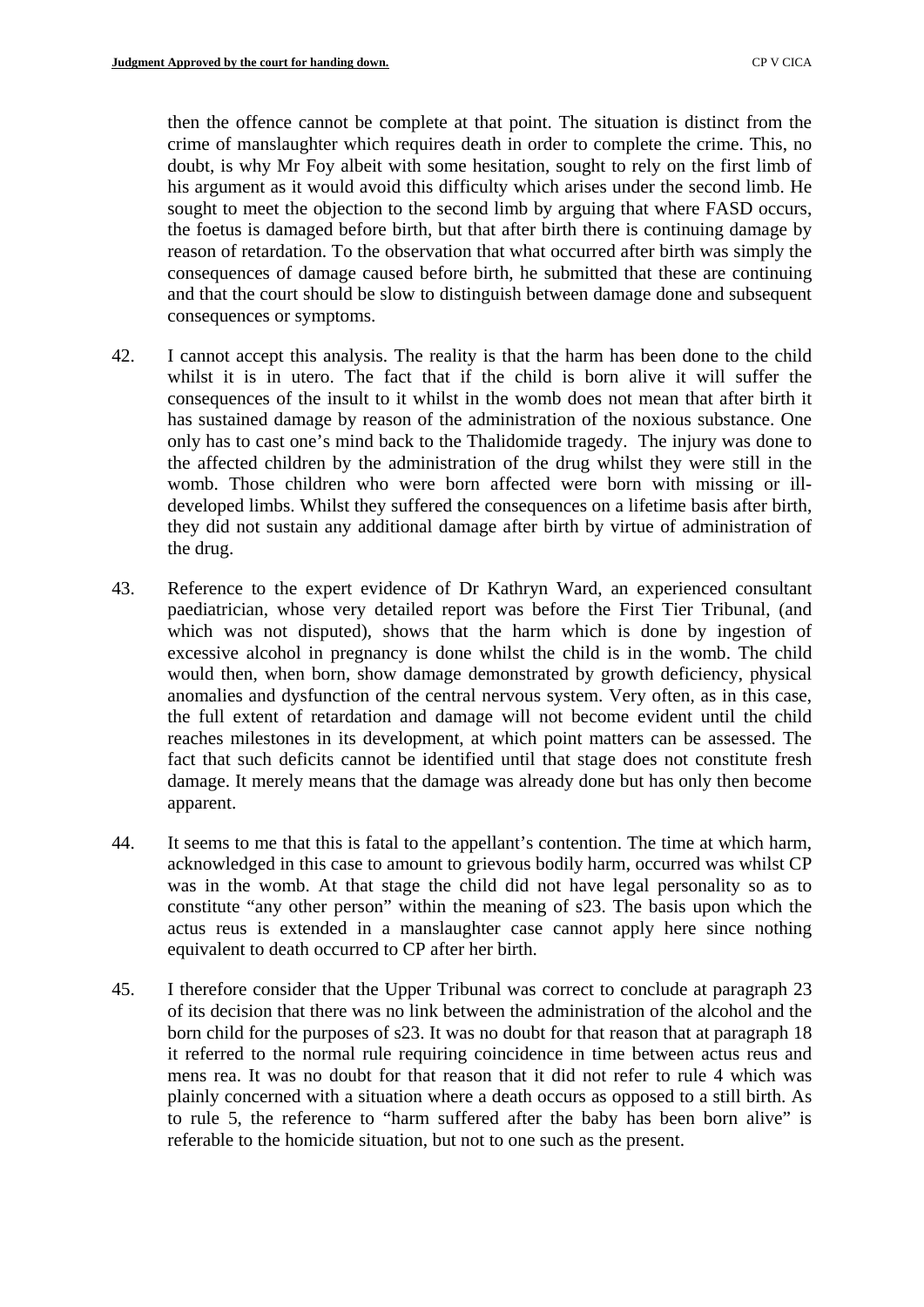46. In my judgment the passages relied on by Mr Foy in the Attorney General's Reference have to be read in the context of homicide rather than the present context. Moreover, it seems to me that Lord Mustill was not encouraging a broad approach when he commented towards the end of his speech about the number of potential permutations arising from the referred point of law. He said at p265F:

> " it would, I believe be most imprudent to enter upon any of them without resolving to pursue them in depth, and I would wish to proceed with particular care in relation to allegations of murder stemming from an injury to the foetus unaccompanied by any causative injury to the mother".

47. It seems to me that the legislation in the interests of the unborn child represented by s58 and s59 of the 1861 Act and s1 of the Infant Life (Preservation) Act 1929 tends to assist CICA rather than the appellant. These are offences committed where there is an intention to kill the foetus in utero, an act which but for statute would not be criminal. In addition, the focus of s.58 is on the administration of drugs or the use of instruments upon the woman rather than the child. The result reached provides a conclusion consistent with the approach of Parliament in the Congenital Disabilities (Civil Liabilities) Act 1976. At s.1 it restricts the ability of a child born disabled to sue its mother in tort in circumstances such as these. Whilst of course there are different public interests in play as between tort and criminal law, and whilst our primary task is to construe s.23, the conclusion to which I have come has at least the merit of providing coherence between the civil and criminal law.

#### **Respondent's Notice**

- the Scheme, and the approach set out in *Jones (supra).*  48. In the light of my conclusion on the primary issue, the issues raised by the respondent's notice become moot. I shall therefore limit myself to the following observations. If a Tribunal finds that a crime has been committed, it has to go on to consider whether that was a crime of violence in accordance with paragraph 8(a) of
- 49. In the present case the Upper Tribunal did not need to deal with the issue. The First Tier Tribunal at paragraph 55 gave its decision that CP's injury was "directly attributable to a crime of violence within the terms of paragraph 8(a) of the Scheme and eligibility is therefore established".
- 50. The Tribunal's reasoning in support of this was sparse in the extreme. It stated at paragraph 63:

"The essentials of an offence under s23 of the Offences Against the Persons Act 1861 have been made out. Such an offence is a specified 'violent' offence within Schedule 15 to the Criminal Justice Act 2003."

51. In *Jones (supra),* Lord Hope (at paragraph 14) approved the observations of Lawton LJ in *R v Criminal Injuries Compensation Board, Ex p Webb [1987] QB 74.* Lawton LJ said that what mattered was the nature of the crime, not the likely consequences –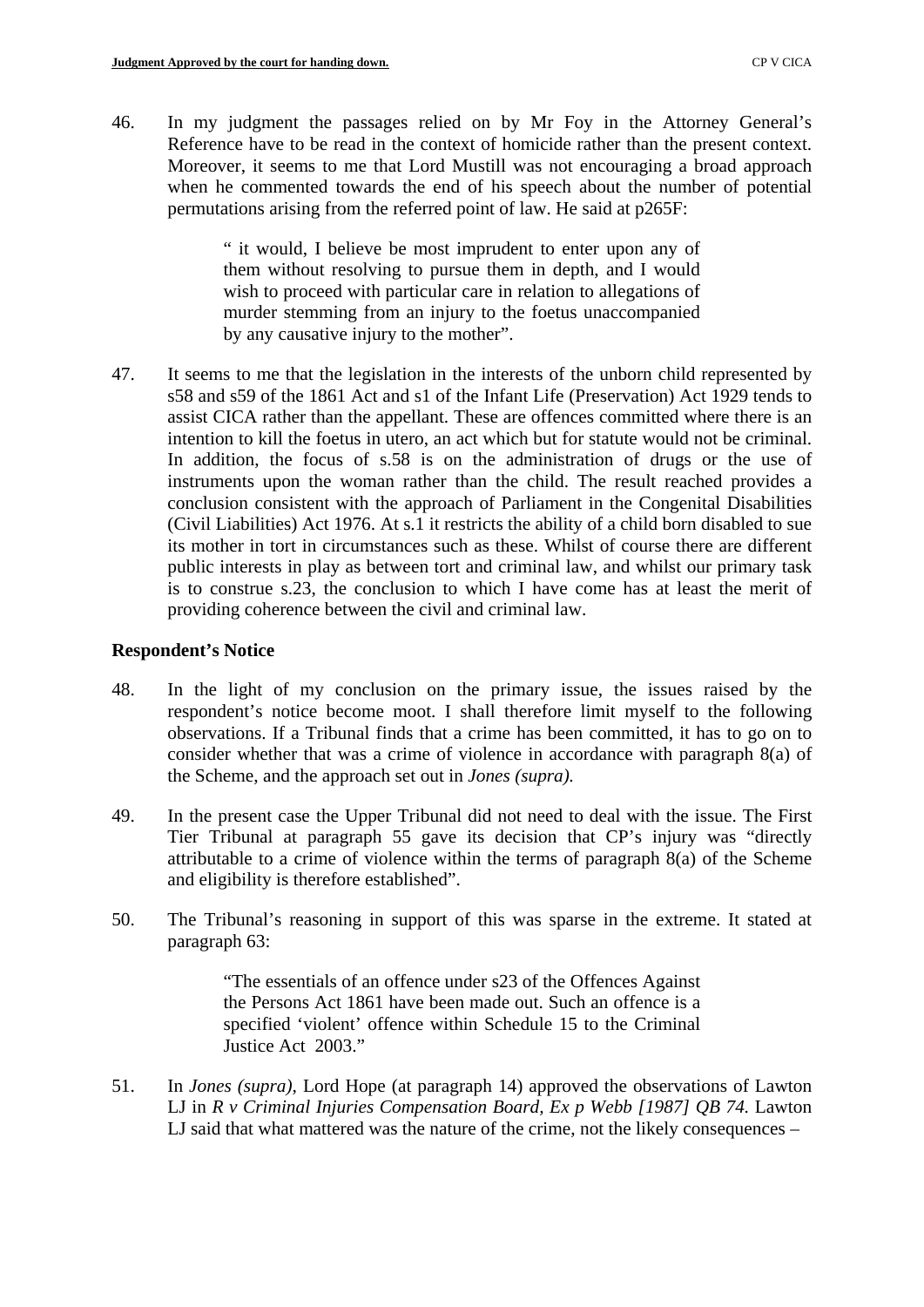"It is for the Board to decide whether unlawful conduct, because of its nature, not its consequence, amounts to a crime of violence".

He continued at pp79-80:

"Most crimes of violence will involve the infliction or threat of force, but some may not. I do not think it prudent to attempt a definition of words of ordinary usage in English which the Board, as a fact finding body may have to apply to the case before them. They will recognise a crime of violence when they hear about it, even though as a matter of semantics, it may be difficult to produce a definition which is not too narrow or so wide as to produce absurd consequences…"

In the present case there was insufficient consideration demonstrated by the First Tier Tribunal. In particular the reference to Schedule 15 of the 2003 Act does not seem to me to be sufficient; firstly, because the inclusion of the s.23 offence as a specified violent offence within schedule 15 was done for a wholly different legislative purpose. Secondly, the mere fact that the s.23 offence was included in a list of offences for the purposes of the Schedule does not amount to a sufficiently close focus on the facts of the offence. For my part, I saw force in Mr Collins' submission that the mere reference to poisoning and arson in paragraph 8(a) of the Scheme would not of itself suffice without further analysis. Both are offences which may be committed intentionally or recklessly. It may well be that those differing states of mind have a bearing on the question on whether the crime committed is a crime of violence. There is, however, in the circumstances no purpose in our seeking to determine the matter for ourselves or to remit the issue for further consideration.

52. The second matter raised relates to the assertion that the First Tier Tribunal did not properly find the mens rea of the s.23 offence proven and/or failed to give sufficient reasons for his finding. The mens rea of the offence is contained in the phrase "unlawfully or maliciously". It was common ground that, in a s.23 offence, "unlawfully" merely provides for an absence of lawful excuse, and that on the facts of this case if the other ingredients of the offence were proven, what was done was done unlawfully. As to "maliciously", it would be sufficient if the person accused under s.23 had foreseen that physical harm to another person, albeit of a minor character, might result from his action, and yet had gone on to take the risk of it. – see *R v Savage; DPP v Parmenter [1992] 1 AC 699*. I have considered the decision of the First Tier Tribunal and am satisfied that there were sufficient findings made to demonstrate the necessary mens rea and that sufficient reasons were given. Paragraph 52 of the decision states:

> "On the balance of probabilities, the mother was through her general knowledge; by engaging with her General Practitioner and the maternity services during her two pregnancies; and by attending at the Thomas Project, aware of the dangers to her baby of the excessive consumption of alcohol during pregnancy."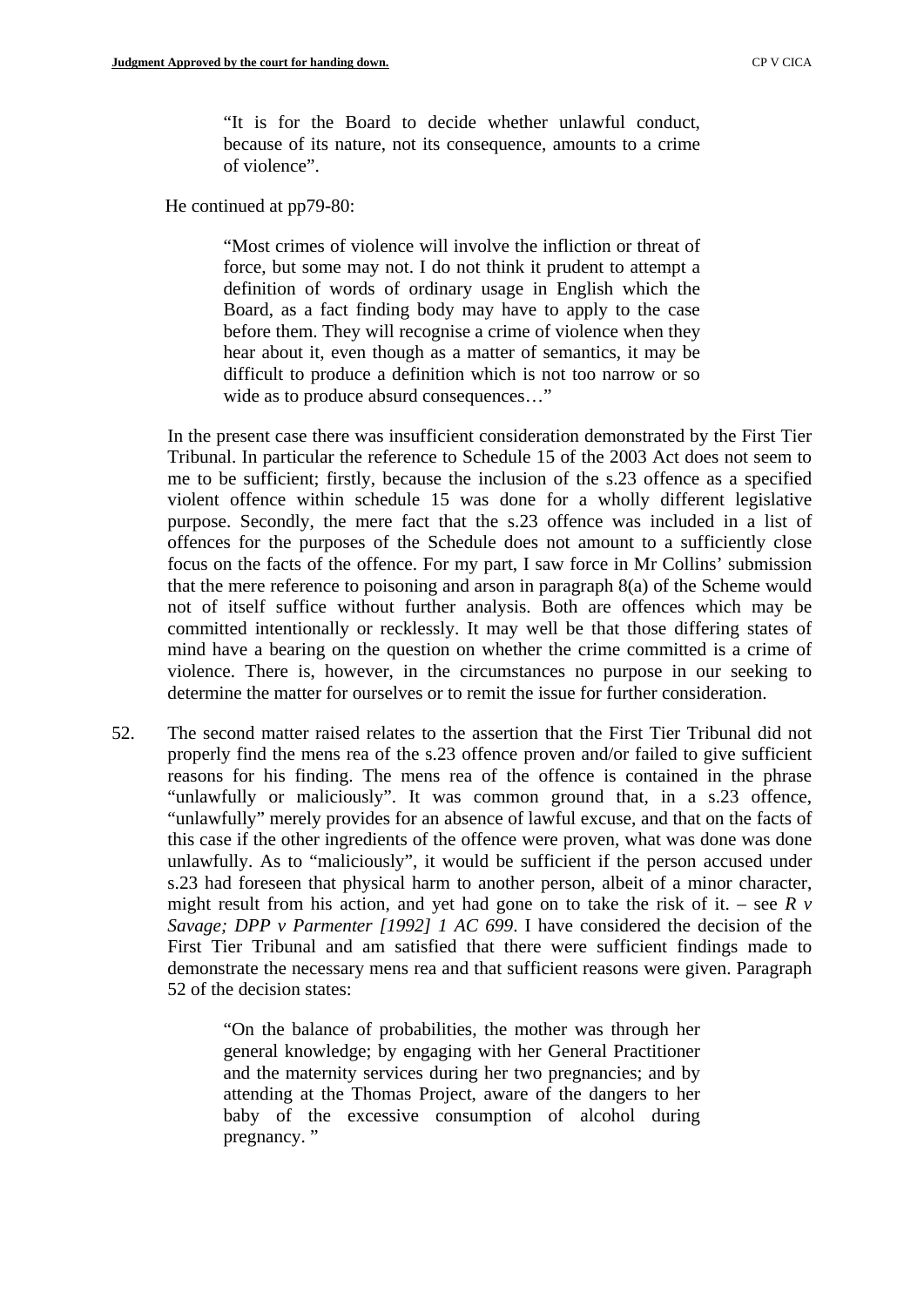53. This paragraph follows others in which relevant history and findings of fact had been set out. My view is fortified by the observations in *Jones (supra)* that a benevolent approach should be taken by the appellate court in considering the reasoning of the Tribunal below. See Lord Hope at paragraph 25:

> "It is well established, as an aspect of tribunal law and conduct, that judicial constraint should be exercised when the reasons a tribunal gives for its decision are being examined. The appellate court should not assume too readily that the Tribunal misdirected itself just because not every step in its reasoning is fully set out in it."

54. Accordingly, I would reject this part of the Respondent's notice.

#### **Interveners**

55. Before leaving the matter, I should record that the court has received written submissions from the first and second interveners. The former is concerned to promote women's rights in pregnancy and childbirth. The latter seeks to promote human life at all its stages including the foetal stage. Each set of submissions focused strongly on policy matters, adopting a different standpoint according to those whose interests they sought to advance. Whilst of interest and thought-provoking, those submissions have not informed this judgment since the appeal was concerned with the correct construction of the statute and the interpretation of the Attorney General's Reference. Insofar as either intervener referred to matters of law, they did not materially add to the submissions received from the principal parties. Whilst the second intervener made reference to the decision of the ECtHR in Vo v France [2004] 2 FCR 577, it is clear from that decision that European learning on Article 2 cannot assist in determination of the matter before this court. This is an issue for individual states to determine and one which will be governed by domestic law.

# **Conclusion**

56. The appeal is dismissed.

# **Lady Justice King**

57. I agree

# **Master of the Rolls**

- 58. I agree that this appeal should be dismissed essentially for the reasons given by Treacy LJ. I add a few words of my own because there has been a difference of view as to the issue raised by this case between the First Tier Tribunal (Criminal Injuries) ("the FTT") and the Upper Tribunal (Administrative Appeals Chamber) ("the UT") and the issue is one of considerable public interest and importance.
- 59. The facts have been sufficiently stated by Treacy LJ. The child CP claimed compensation from the Criminal Injuries Compensation Authority ("the CICA") for the criminal injury that is said to have been caused to her by her mother ("EQ"). The FTT found that (i) she was born with Foetal Alcohol Spectrum Disorder ("FASD") as a result of grossly excessive consumption of alcohol by EQ during her pregnancy; (ii)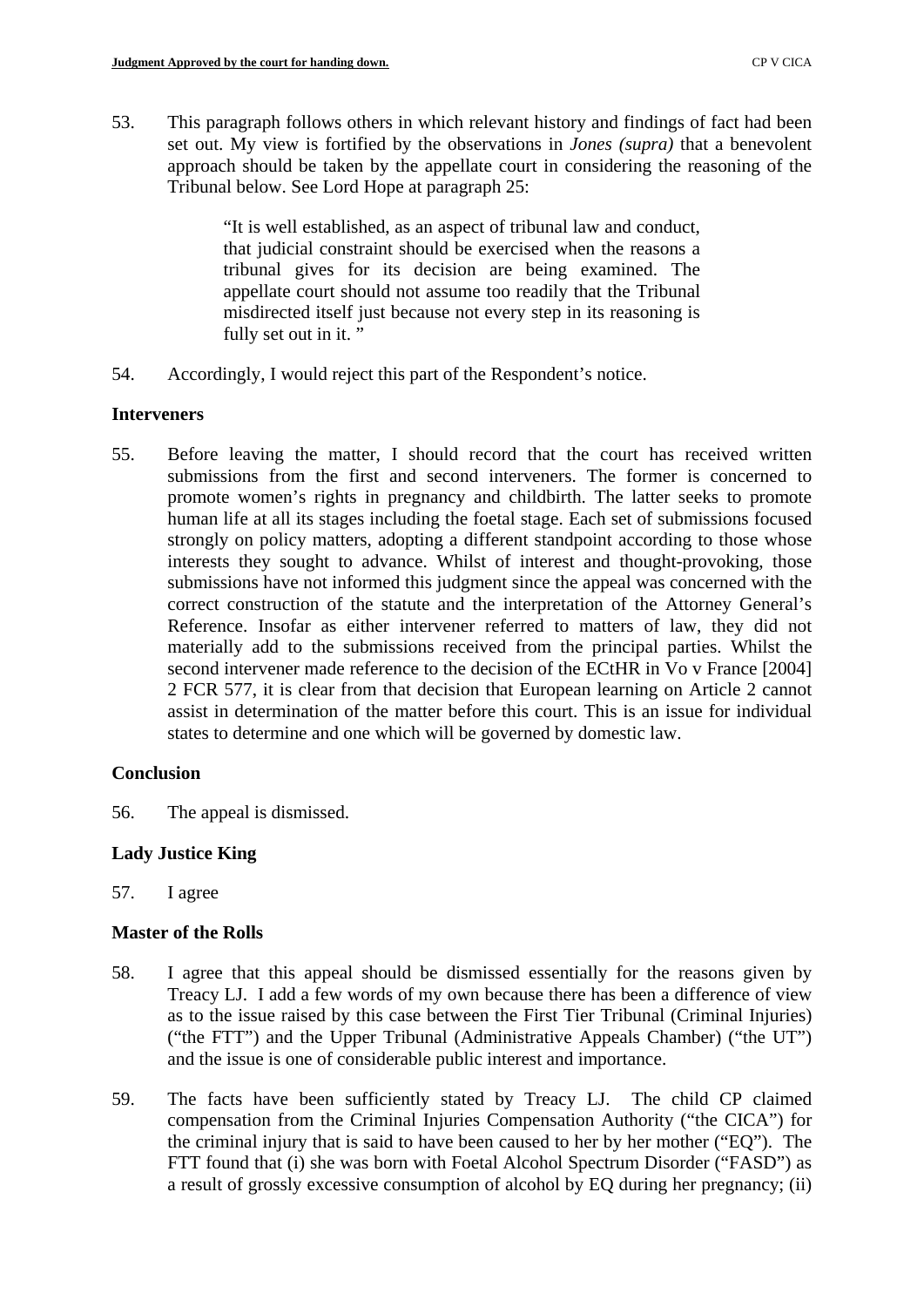FASD was an "injury" within the meaning of para 9 of the Scheme made pursuant to the Criminal Injuries Compensation Act 1995 ("the 1995 Act"); (iii) CP was the victim of an offence contrary to section 23 of the Offences Against the Person Act 1861 ("the 1861 Act") in that EQ, by consuming excessive quantities of alcohol, had administered poison to her foetus so as to inflict grievous bodily harm for the purposes of section 23 of the 1861 Act; (iv) this was a "crime of violence" within the meaning of the Criminal Injuries Compensation Scheme; and (v) EQ had the requisite mens rea at the time of the consumption of alcohol.

- 60. The CICA sought judicial review of the decision of the FTT that CP was eligible for compensation. The UT granted judicial review. It decided that EQ did not administer poison to "any other person" and that the actus reus of an offence contrary to section 23 of the 1861 Act was therefore not established. That was fatal to the claim for compensation and the UT did not consider any of the other issues that had been raised.
- 61. The UT dealt with the central issue with commendable succinctness at para 23:

"I can see nothing in *Attorney-General's Reference No 3 of 1994* that entitles the First-tier Tribunal to link for the purposes of criminal liability the essence of the actus reus of the section 23 offence—the administration—to the born child so as to mean that the unborn foetus in effect becomes 'another person' which, as demonstrated above, it could not be."

- 62. Mr Foy QC makes two points in support of the appeal. First, he says that a foetus is capable of being "any other person" within the meaning of section 23. Mr Foy was right not to press this submission with much enthusiasm. As Treacy LJ has explained, it is well established that a foetus is not a "person"; rather it is a sui generis organism: see, for example, Rule 3 set out in the opinion of Lord Mustill in *The Attorney-General's Reference (No 3 of 1994)* [1998] AC 245 at page 254A-E.
- 63. Alternatively, Mr Foy submits that a foetus becomes a "person" when it is born and there is no good reason why the criminal law should not protect it before birth or criminalise conduct which results in grievous bodily harm to a child after it is born. He relies by analogy on the decision in the *Attorney-General's Reference Case.* But the analogy is flawed. The elements of the offence of manslaughter where there is an assault on the foetus which causes the death of the child after it has been born are (i) an unlawful and dangerous act, (ii) a death and (iii) a causal link between the act and the death. All three elements are required to complete the actus reus of the offence. The actus reus of an offence contrary to section 23 requires (i) the administering of a poison to a person, (ii) the infliction on such person of grievous bodily harm and (iii) a causal link between (i) and (ii). An essential ingredient of the offence, therefore, is the infliction of grievous bodily harm *on a person*. Grievous bodily harm to a foetus will not suffice. On the facts of this case, the harm caused to CP by reason of EQ's excessive consumption of alcohol was caused *before* her birth. Tragically, the harm was the brain damage with which CP was born. She was born with limited growth potential as she had symmetrical intrauterine growth retardation. All the suffering that CP has endured and will continue to endure during her life is the consequence of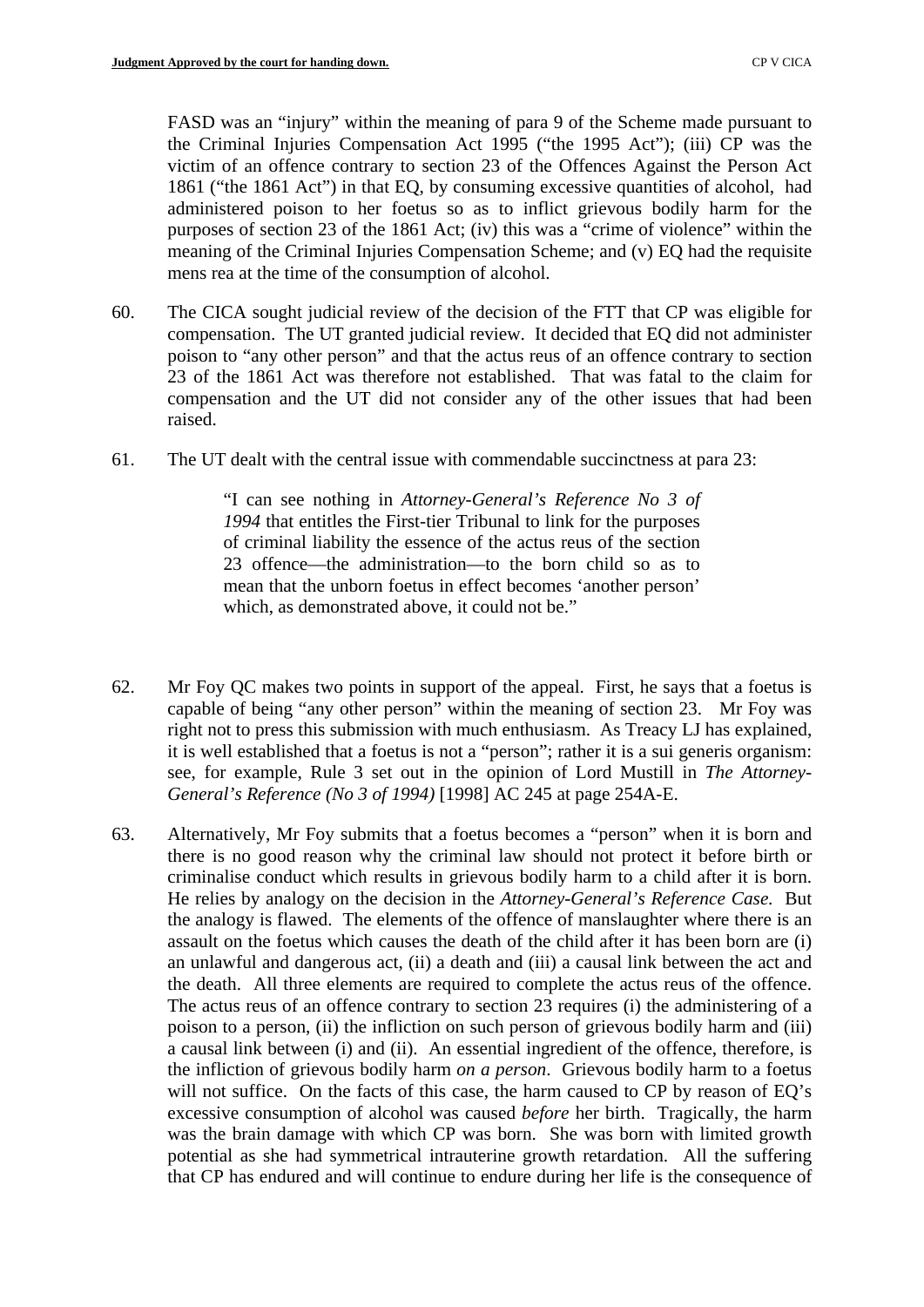it is not part of the actus reus of the offence itself. the harm that was inflicted on her when she was in her mother's womb. The distinction between (i) harm or injury caused by an act and (ii) the consequences of the harm or injury is critical. An offence contrary to section 23 is complete if D, with the requisite mens rea, inflicts grievous bodily harm on V. If V suffers further harm *as a result of* the grievous bodily harm, that does not give rise to a further offence. The further harm is simply a consequence of the grievous bodily harm. It may well be relevant to an assessment of the gravity of the offence that has been committed, but

- 64. If section 23 had expressly included a foetus as well as "any other person", EQ would have committed the actus reus of the offence during her pregnancy. But that is not what Parliament has provided. Accordingly, it is because a foetus does not come within the ambit of section 23 that Mr Foy's argument breaks down.
- 65. I am fortified in the conclusion that I have reached by a number of other considerations. First, the approach to section 23 that I have adopted is consistent with the established structure of the criminal law as it relates to the foetus. Parliament has identified certain circumstances where criminal liability arises if a mother causes injury to her foetus. Thus the offence of a pregnant woman using poison, with intent to procure her own miscarriage (section 58 of the Offences Against the Person Act 1861) specifically provides for circumstances in which a woman administers poison or a noxious thing to herself. This offence does not apply to the circumstances of the present case because it requires intent. Section 1 of the Infant Life (Preservation) Act 1929 provides that it is an offence to destroy the life of a child capable of being born alive before it is born. Parliament could have legislated to criminalise the excessive drinking of a pregnant woman, but it has not done so outside these offences. Since the relationship between a pregnant woman and her foetus is an area in which Parliament has made a (limited) intervention, I consider that the court should be slow to interpret general criminal legislation as applying to it.
- 66. Secondly, in English law women do not owe a duty of care in tort to their unborn child. A competent woman cannot be forced to have a caesarean section or other medical treatment to prevent potential risk to the foetus during childbirth. The negligent acts of a third party tortfeasor, which inflict harm on an unborn child, are actionable by the child on birth if the child is born with disabilities under section 1(1) of the Congenital Disabilities (Civil Liability) Act 1976. But claims cannot be brought under this Act against the child's mother unless (section 2) the harm is caused by her when she is driving a motor vehicle. The law would be incoherent if a child were unable to claim compensation from her mother for breach of a duty of care owed during pregnancy, but the mother was criminally liable for causing the harm which gave rise to damage and a right to compensation under the 1995 Act.
- 67. It is true that tort and crime are conceptually distinct. But the policy reasons underlying the state's view that a child should not be able to claim compensation from her mother for what is done (or not done) during pregnancy should rationally also lead to the conclusion that, save in the exceptional circumstances expressly recognised by Parliament, there should be no criminal liability for what a mother does (or does not do) during pregnancy. It would be all the more incoherent if the sole or even principal reason for treating what a mother does (or fails to do) during her pregnancy as attracting criminal liability is to enable the child to claim compensation from the CICA. It makes no sense to say that a child who has been harmed by her mother's